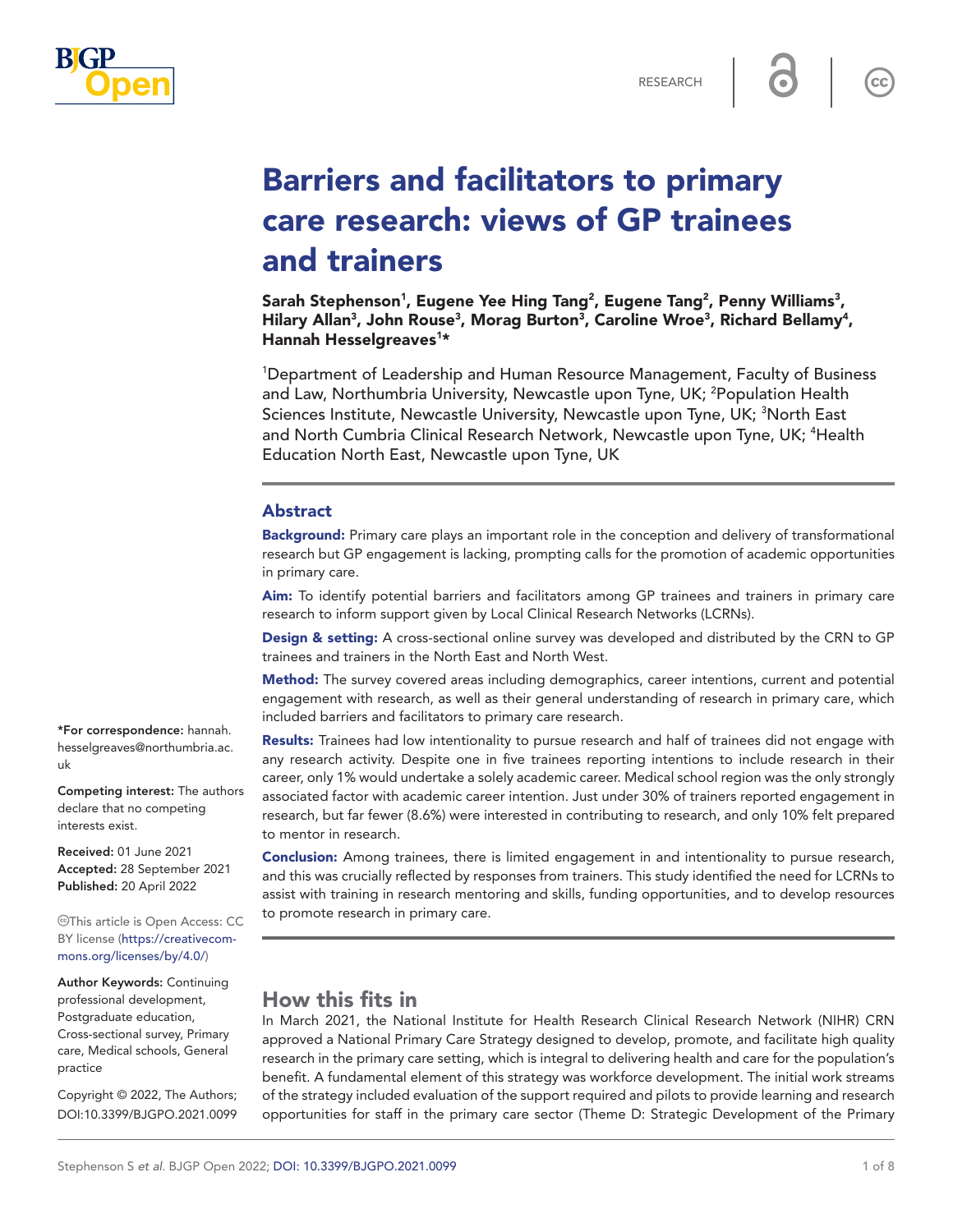Care Workforce). The findings from this survey highlighted the challenges in workforce engagement and establishes a baseline for intervention.

# Introduction

General practice provides more than 300 million patient consultations each year.*[1](#page-7-0)* Primary care can play a significant role in the delivery of transformational clinical research, most recently evidenced by the PRINCIPLE public health study, a platform trial designed to evaluate treatments to improve recovery and reduce hospitalisation from COVID-19.

The UK is a leader for primary care research, in volume and citation rates of articles produced, when compared to international colleagues<sup>[2](#page-7-1)</sup> as research in general practice is an established discipline. However, prior to COVID-19, the number of GPs in England engaged in clinical research was in decline. The NIHR CRN consists of 15 LCRNs that coordinate and support the delivery of research, providing local resources and training. The Cumbria and North East Primary Care Strategy recommended building capacity and capability for research through exposing medical students and GP trainees to primary care research and LCRN delivery to develop future research leaders.*[3](#page-7-2)* In order to facilitate academic primary care research development and delivery, it is important to understand the intentions and requirements of both future GPs and the trainers who assist in their development and training. The CRN North East and North Cumbria (NENC) is in the top 5 LCRNs in terms of percentage of GP practices recruiting to clinical trials, but within the region there is variation in primary care research activity. This variation, and declining patient recruitment figures, is compounded by a lack of academic opportunities for GPs, a rapidly changing landscape of primary care provision, increasing workload, transfer of work from secondary care, and inadequate research funding. As a result, the NIHR CRN has recently launched a new primary care research strategy.*[4](#page-7-3)* The Royal College of General Practitioners has called for increased academic activity by developing research capability in general practice, including the pursuit of research *about* general practice on consultation patterns or the approach to management and treatment of complex needs.*[5](#page-7-4)*

Medical Schools Council and Health Education England (HEE) recommended an increase in the availability and promotion of academic opportunities for medical students and GP trainees,*[6](#page-7-5)* however, medical students describe general practice as neither academically challenging nor a prestigious specialty;*[7](#page-7-6)* have limited awareness of academic primary care;*[8](#page-7-7)* and perceive the lack of mentorship as a barrier. This is also reported by family practice students in the US.*[9](#page-7-8)*

The objective of this survey was to describe the academic career intentions of GP trainees and to identify the potential barriers and facilitators to primary care research among GP trainees and trainers, thus assisting the LCRN in deciding where to focus resources and training to facilitate the development of future academic GPs, and the offer of NIHR research as an option of care within communities.

## Method

#### Participants and recruitment

A cross-sectional online survey was developed by NIHR CRN NENC in collaboration with HEE North and Northumbria University.

Potential participants were identified within the regions of the North East and North Cumbria, and the North West who were either undertaking specialty training in primary care or were a GP trainer. Invitations to participate were emailed to GP trainees and trainers via the Training Programme Directors in each region of HEE North. This included a brief summary of the project with an electronic link to the questionnaire. Questionnaires were sent to approximately 500 GP trainees and 320 trainers during February–March 2020. An implied consent model was used, which inferred that survey completion signals willingness to participate.

#### Survey

Two versions of the questionnaire (42 item trainee and 35 item trainer survey, Appendix 1 and 2) covering comparable questions were sent via email to GP trainees and trainers, via HEE North. Due to the lack of validated questionnaires and/or measures in this area, the questionnaires were developed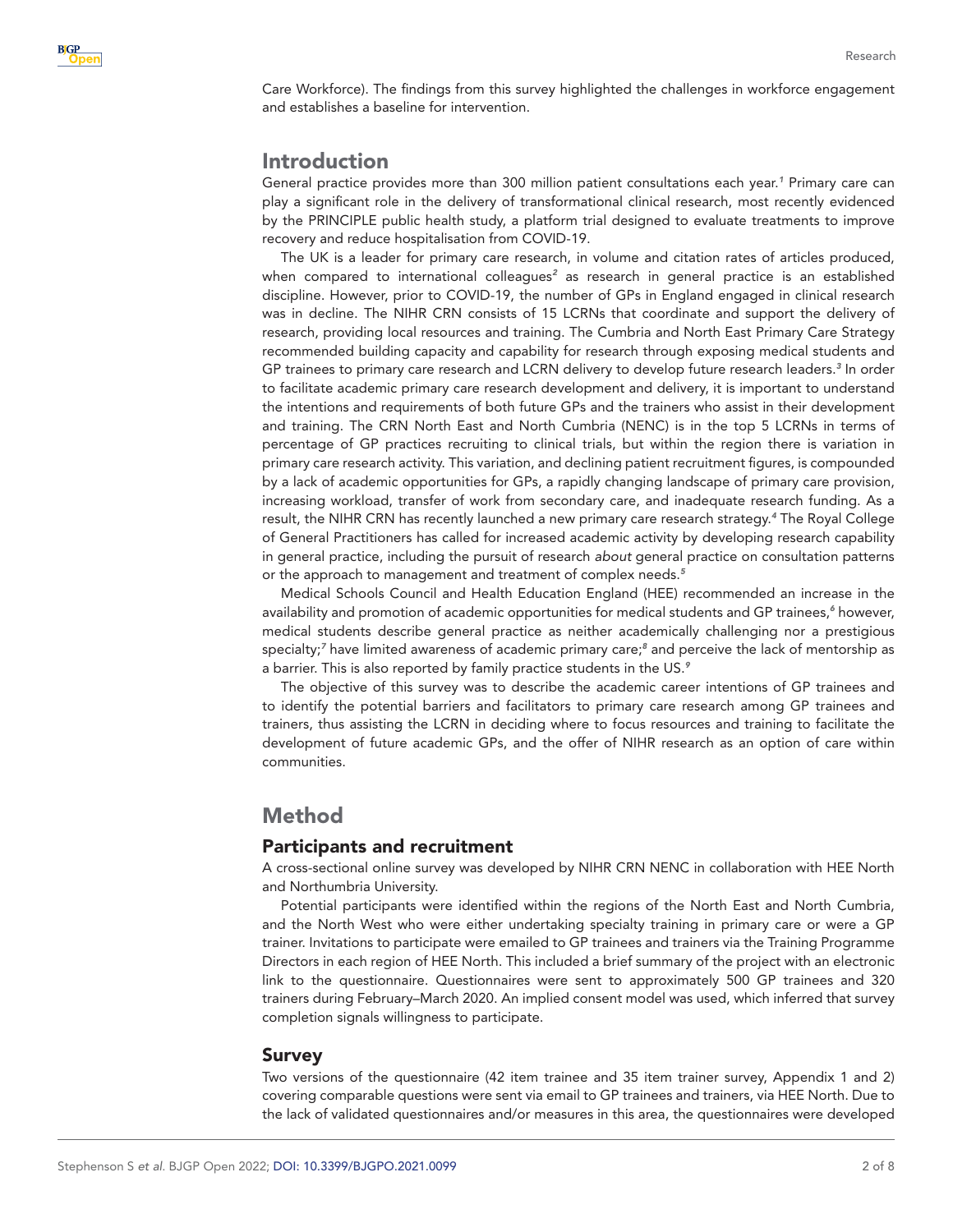by the authors, using a combination of questions adapted from published literature exploring the issues.*[10–13](#page-7-9)* Both versions were piloted with a small sample of each group to establish face validity and to test the timing of questionnaire completion, resulting in minor amendments, which included an adjustment to some stem questions, and more detail about the number of sessions for clinical service. The final items covered: demographics, current engagement in research, career intentions, understanding and awareness of GP research and research training, perceptions of barriers and facilitators to research in primary care, and awareness and perceptions of NIHR CRN. Revised questionnaires were circulated as a web link (SmartSurvey) and were accessible for 3 weeks, with one reminder.

#### Analysis

Data were collected in Excel and analysed in Excel and IBM SPSS Statistics (version 22) in May 2020. A summary analysis was performed to estimate and cross tabulate responses by trainees and trainers. Correlations were excluded because of the nominal nature of many of the data.  $\gamma^2$ tests of independence and estimated Cramer's V examined associations between key items. This study reported significant relationships where associations related to career intentions were tested, and where the minimum count did not violate assumptions for the test. All other data presented are descriptive.

There were too few text comments to warrant the use of software to manage these data, so summaries on reasons for career intentions, and responders' understanding of NIHR CRN activities were drawn from the questions that produced text responses. The approach to the <span id="page-2-0"></span>Table 1 Characteristics of trainee participants

Research

| <b>Characteristic</b>                   | n   | $\%$ |
|-----------------------------------------|-----|------|
| Age, years                              |     |      |
| Mean 32.6 [range<br>25-54, SD 5.7]      | 167 | 100  |
| Qualifications                          |     |      |
| <b>BSc</b>                              | 20  | 12.0 |
| PGCert                                  | 10  | 6.0  |
| PGDip                                   | 8   | 4.8  |
| <b>MSc</b>                              | 22  | 13.2 |
| PhD                                     | 2   | 1.2  |
| Member of a medical<br>college          | 6   | 3.6  |
| Year of training                        |     |      |
| ST <sub>1</sub>                         | 57  | 34.3 |
| ST <sub>2</sub>                         | 58  | 34.9 |
| ST <sub>3</sub>                         | 48  | 28.9 |
| Other                                   | 3   | 1.8  |
| Applied for an academic post previously |     |      |
| Yes                                     | 13  | 7.8  |
| No                                      | 153 | 92.2 |
| Medical school region <sup>a</sup>      |     |      |
| North East and North<br>Cumbria         | 25  | 15.1 |
| North West                              | 34  | 20.5 |
| Other <sup>b</sup>                      | 44  | 26.5 |
| Overseas                                | 63  | 37.7 |
|                                         |     |      |

<sup>a</sup>Missing data n = 1. <sup>b</sup>Includes London, East Midlands, East of England, West Midlands, Wessex, Yorkshire and Humber, Scotland and Wales.

analysis of the qualitative themes was to identify areas that may help interpret or contribute richness to the survey data and acknowledge that these data may not be representative.

## Results

A total of 167 GP trainees and 140 GP trainers completed the survey; this study presented descriptive results in these two groupings. Some participants did not complete all questions, so the number for all data presented is reported.

## Descriptive characteristics

Full descriptive characteristics are presented in *[Table 1](#page-2-0)*. The GP trainees' (*n* = 167) ages ranged from 25 to 54; they were split evenly across training years 1–3, and 13 had previously applied for an academic post. Many reasons for not moving directly from foundation to speciality training were given (including travel, work abroad, maternity, locum work, further study, other speciality training, trust grade work); of the 19 who did not completely foundation training, most trained abroad.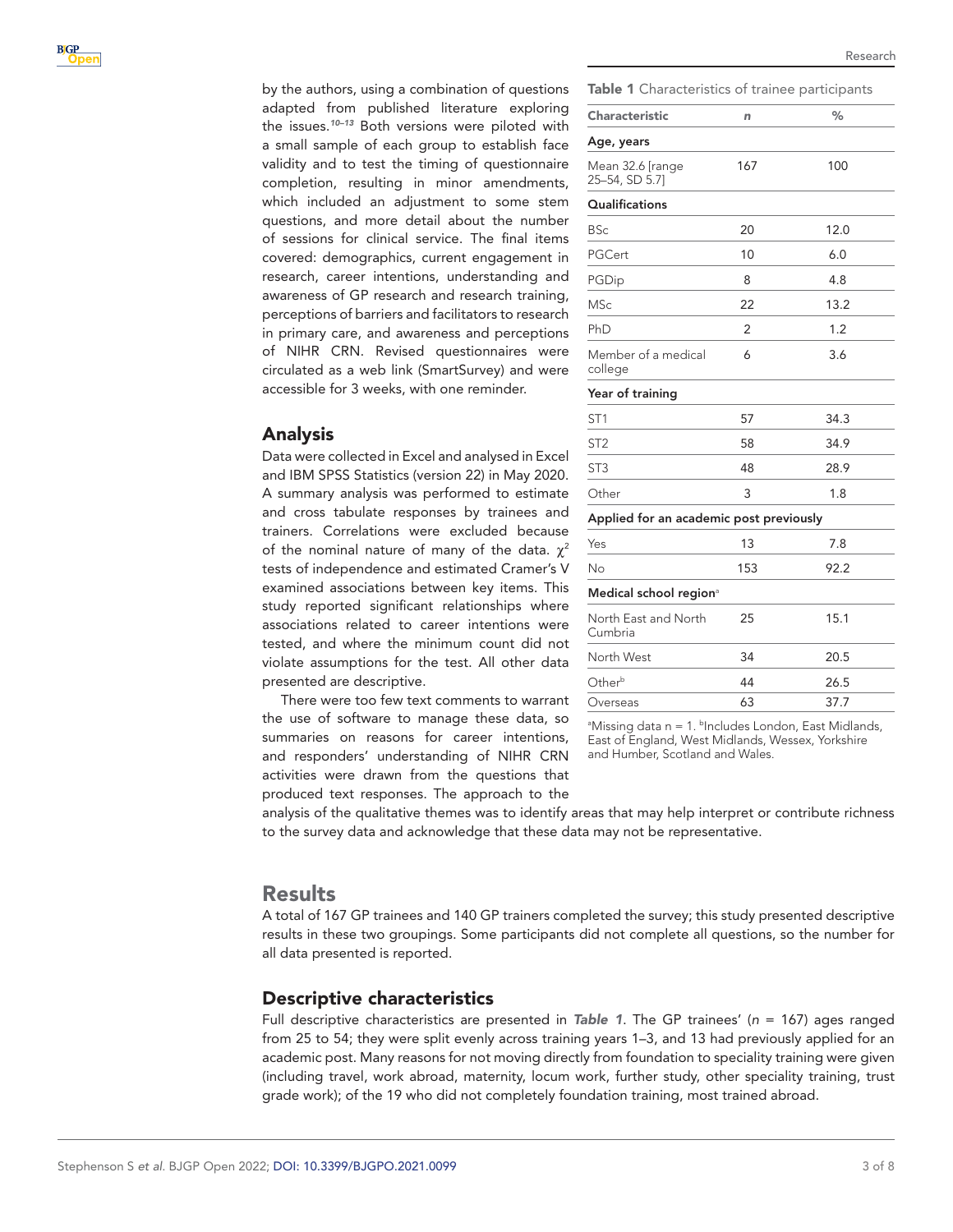<span id="page-3-0"></span>Table 2 Trainee career choice intention within general practice (*n* = 166)

| <b>Career choice</b>                                        | n  | Response rate, % |
|-------------------------------------------------------------|----|------------------|
| Clinical service post<br>only                               | 11 | 6.6              |
| Clinical service post<br>with some teaching                 | 73 | 44.0             |
| Clinical service post<br>with some research                 | 9  | 5.4              |
| Clinical service post<br>with some teaching<br>and research | 26 | 15.7             |
| Solely clinical<br>academic research<br>post                | 1  | 0.6              |
| Change speciality                                           | 9  | 5.4              |
| Undecided                                                   | 33 | 19.9             |
| May leave medicine                                          | 4  | 2.4              |

#### Research career intentionality

Trainees generally expressed low intentionality for pursuing a research post either in conjunction with clinical service or on its own, with 44% (*n* = 73) of participants stating that they would choose a career in clinical service with some teaching (Q20). Nonetheless, a significant minority (20%) have career intentions which include some research. Less than 1% stated that they would undertake a solely academic career, further confirming that a clear majority are interested in predominantly clinical service (*[Table 2](#page-3-0)*). When asked to describe their reasons for choosing careers without an academic component it was evident that, while there was an interest in research, trainees' enjoyment and perception of value lay with clinical and teaching work. Supplementary Box S1 offers such explanations as described by participants.

Thirty-eight per cent of trainees reported that they intended to undertake some form of

academic career. Associations were explored to see whether this was influenced by whether the trainees had intercalated, what year of training they were currently in, and where they had trained (*[Table 3](#page-3-1)*). There was a significant association between medical school region trained and intention to undertake an academic career (research or education),  $X^2 = 35.8$  (3,  $n = 166$  [ $n = 1$  respondent did not provide medical school region]), *P* = 0.02, with overseas trainees more likely to favour an academic career.

#### Research engagement

Engagement in research activity was also low, with nearly half of the trainees not engaging in any research, and only 18% either interested in contributing to, or conducting, research (Q16/Q18), as shown in *[Table 4](#page-4-0)*. This lack of interest had implications for their recruitment of patients to research (1.6% trainees reported that they recruited patients). Trainers' perceptions and awareness of their senior colleagues' involvement in academic work largely mirrors their own involvement (Q13), with

| <b>Survey item</b>                       | <b>Response category</b> | n/total | %    | Trainee intention academic career (univariate analysis) |
|------------------------------------------|--------------------------|---------|------|---------------------------------------------------------|
| (Q7) Intercalated?                       | Yes                      | 23/164  | 14   | Not significant                                         |
|                                          | No                       | 141/164 | 86   |                                                         |
| (Q13) Year of training                   | ST <sub>1</sub>          | 57/166  | 34   | Not significant                                         |
|                                          | ST <sub>2</sub>          | 58/166  | 34.9 |                                                         |
|                                          | ST <sub>3</sub>          | 48/166  | 28.9 |                                                         |
|                                          | Other                    | 3/166   | 1.8  |                                                         |
| (Q11) Medical school region <sup>a</sup> | North East and Cumbria   | 10/25   | 40   | $x^2$ =35.8(3, n=166), P=0.02                           |
|                                          | North West               | 12/34   | 35.3 |                                                         |
|                                          | Rest UK                  | 10/44   | 22.7 |                                                         |
|                                          | Overseas                 | 31/63   | 49.2 |                                                         |

<span id="page-3-1"></span>Table 3 Trainee intention to undertake form of academic career (research or education) presented with associations with intercalation, year of training, and medical school region

Because of small sample size and to avoid violation of minimum cell size  $X^2$  test of associations, the five variables in Q25 were merged to two: intention to undertake an academic career; and intention to undertake an academic career. a Significant.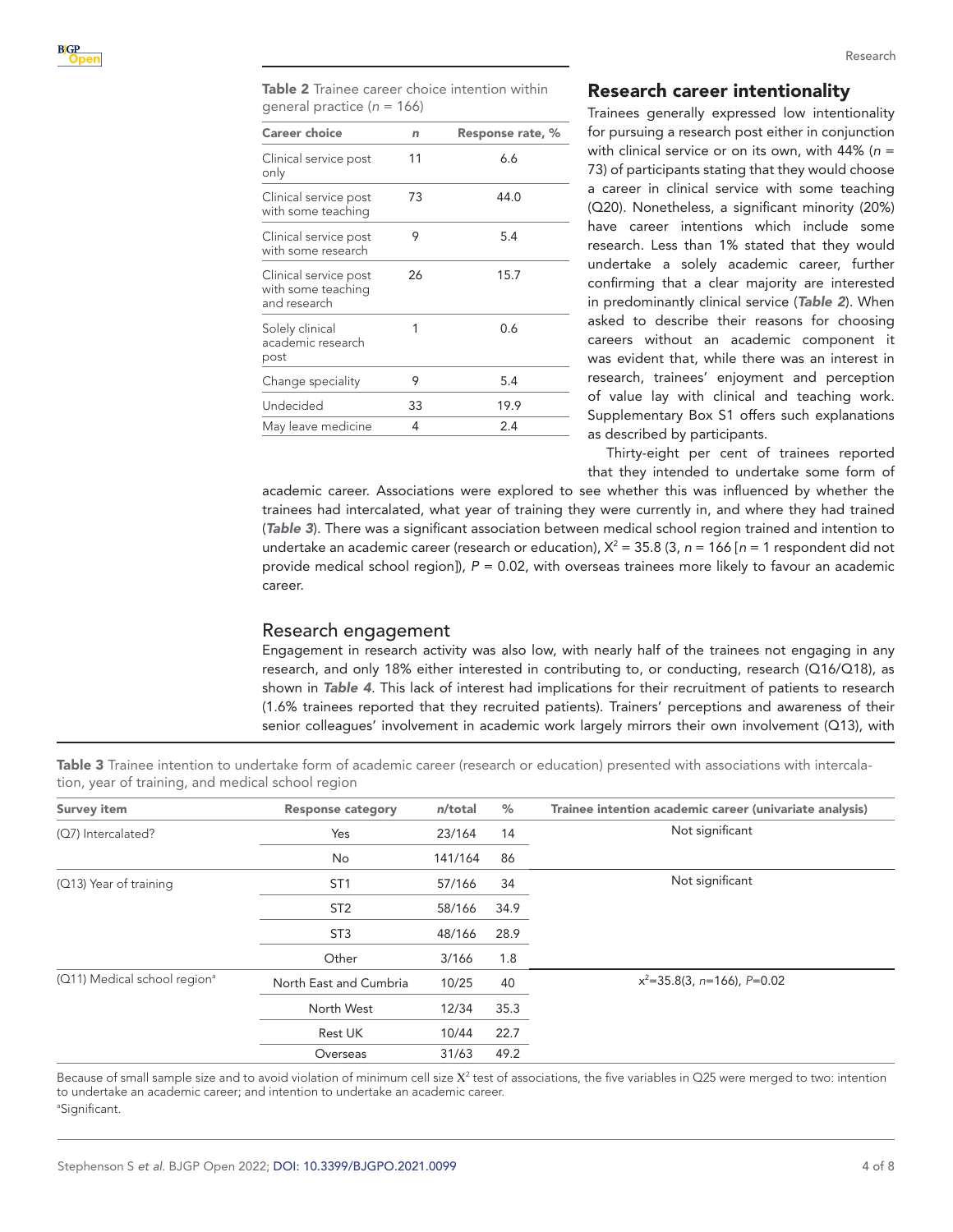<span id="page-4-0"></span>

|                                        | Trainee self-reports of en-<br>gaging in |      | Trainee awareness of trainers'<br>engagement in |      | <b>Trainer self-reports of</b><br>engaging in |      | <b>Trainer self-report of</b><br>interest in |      |
|----------------------------------------|------------------------------------------|------|-------------------------------------------------|------|-----------------------------------------------|------|----------------------------------------------|------|
|                                        | Number of<br>responses                   | %    | Number of<br>responses                          | %    | <b>Numbers</b><br>of respons-<br>es           | %    | Number of<br>responses                       | %    |
| Education and training                 | 67                                       | 35.6 | 117                                             | 52.7 | 136                                           | 51.9 | 122                                          | 87.8 |
| Recruitment of patients to<br>research | 3                                        | 1.6  | 16                                              | 7.2  | 41                                            | 15.6 | 6                                            | 4.3  |
| Contributing to research               | 17                                       | 9.0  | 31                                              | 14.0 | 31                                            | 11.8 | 2                                            | 1.4  |
| Designing and carrying out<br>research | 8                                        | 4.3  | 13                                              | 5.9  | 6                                             | 2.3  | 4                                            | 2.9  |
| No research                            | 93                                       | 49.5 | 45                                              | 20.3 | 48                                            | 18.3 | 5                                            | 3.6  |
| Total                                  | 188                                      | 100  | 222                                             | 100  | 262                                           | 100  | 139                                          | 100  |

Participants could tick more than one response.

education and training (teaching) being a significant element compared to research, and one in five being perceived as not engaged at all. Nearly 30% of trainers reported that they do engage in research in some form, but less than 10% of trainers are actually interested in any part of the research process.

#### Factors influencing the pursuit of research careers

This study explored possible factors in training that may improve understanding of these low levels of interest, engagement, and career intentionality.

For GP trainees, funded time for research was the most important factor influencing their exploration of research opportunities (Q40); for trainers, role modelling was most important (Q33) (*[Table 5](#page-4-1)*). Only 10% of trainers felt prepared to be a research mentor, with 63.5% stating they are unprepared or very unprepared. Although role modelling is key to encouraging academic careers, few felt equipped to mentor trainees in research.

The authors asked trainers whether they had heard of the NIHR CRN (Q31), and 35% were not aware of the CRN (6.4% were unsure). When trainers were asked about their understanding of the activities of the CRN, responses varied in depth and breadth of understanding among those who were able to articulate the CRNs role (Supplementary Box S1).

#### Research understanding among interested trainees

Finally, of those trainees who highly ranked an interest in research (Q17), most had a poor understanding of what research in primary care entails or a poor awareness of the opportunities to take part in research (Q34) (see *[Table 6](#page-5-0)*). Those interested in the recruitment of patients were not aware of what research entailed or of the opportunities (although only two of the five wanted to know about opportunities). Of those interested in contributing to research, half reported they were aware of what research entails, and two-thirds would like to hear more about research opportunities. Of those interested in carrying out research, only one in four were aware of what primary care research entailed, and most wanted to hear more about opportunities.

|         |                                  | courses      | Funded research Funded research Funded time for<br>qualifications | research      | Role modelling | <b>Mentor</b><br>scheme | Attend<br>conferences | More information<br>during training |
|---------|----------------------------------|--------------|-------------------------------------------------------------------|---------------|----------------|-------------------------|-----------------------|-------------------------------------|
| Trainee | Number of<br>responses<br>(% )   | 94<br>(15.8) | 93<br>(15.6)                                                      | 106<br>(17.8) | 81<br>(13.6)   | 85<br>(14.3)            | 53<br>(8.9)           | 83<br>(13.9)                        |
| Trainer | Number of<br>responses<br>$(\%)$ | 41<br>(10.8) | 65<br>(17.1)                                                      | 52<br>(13.6)  | 94<br>(24.7)   | 49<br>(12.9)            | 53<br>(13.9)          | 29<br>(7.1)                         |

#### <span id="page-4-1"></span>Table 5 Factors influencing research careers

Participants could tick more than one response. Role modelling received the most votes for trainers (25%). Funded time for research received the most votes for trainees (18%).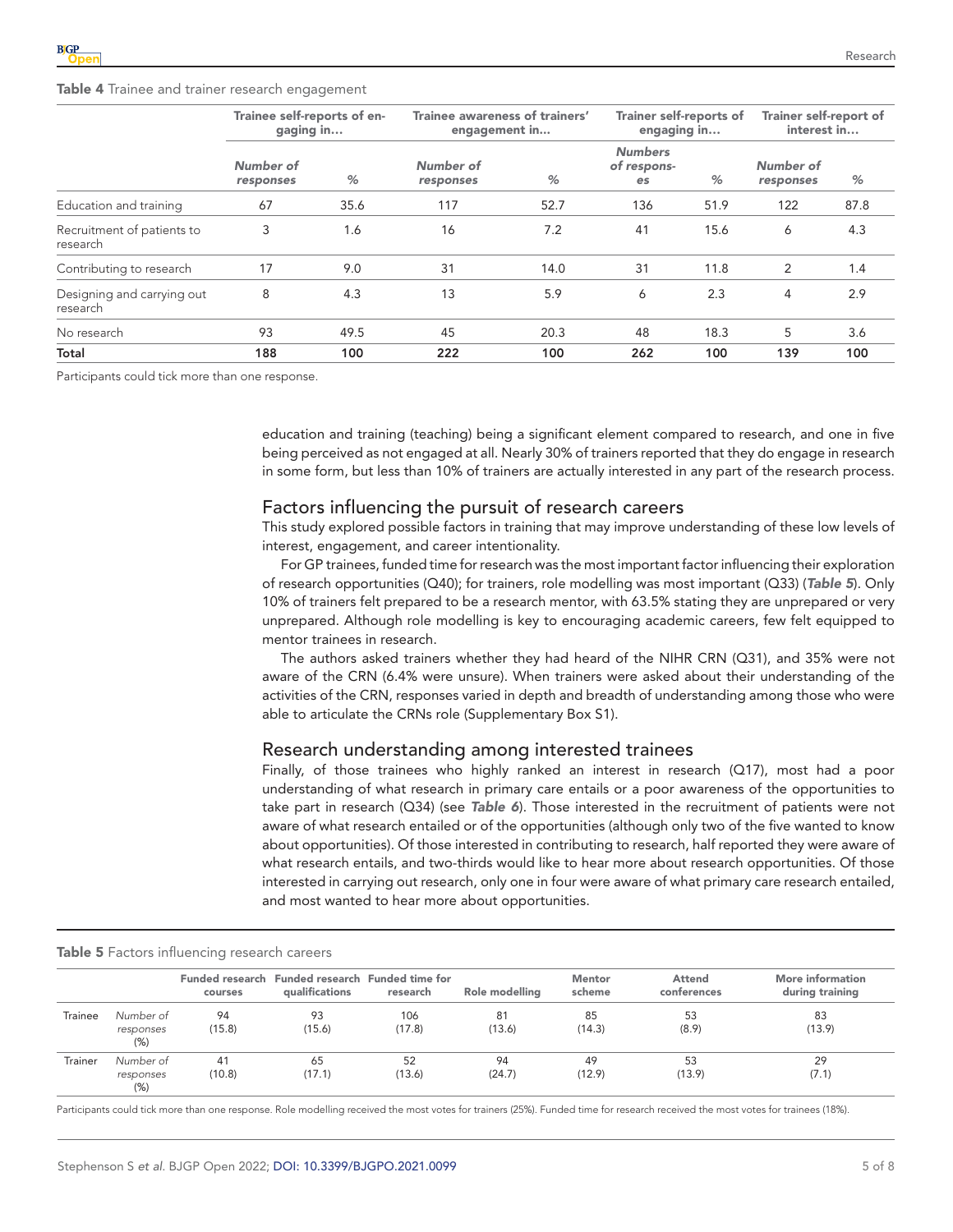<span id="page-5-0"></span>Table 6 Trainee interest and understanding of research (*n* = 164)

| Interest in research (the number of<br>times the item was ranked first) ( $Q17$ ): | $n$ (%)                                                   | Understanding of research (Q34)                 | $n$ (%) |
|------------------------------------------------------------------------------------|-----------------------------------------------------------|-------------------------------------------------|---------|
| Recruitment of patients                                                            | 5(3)                                                      | Aware of what research in primary care entails  |         |
|                                                                                    |                                                           | Aware of opportunities to take part in research | 0       |
|                                                                                    |                                                           | Would like to hear about research opportunities | 2(1)    |
| Contributing to research                                                           | Aware of what research in primary care entails<br>18 (11) |                                                 | 6(4)    |
|                                                                                    |                                                           | Aware of opportunities to take part in research | 3(2)    |
|                                                                                    |                                                           | Would like to hear about research opportunities | 12(7)   |
| 12(7)<br>Carrying out research                                                     |                                                           | Aware of what research in primary care entails  | 3(2)    |
|                                                                                    |                                                           | Aware of opportunities to take part in research | 2(1)    |
|                                                                                    |                                                           | Would like to hear about research opportunities | 11(7)   |

This highlighted that even though some show an interest, very few understand what research entails. This suggests that, while improved communication of research opportunities is desired, converting this into viable research activity will require significant awareness raising and education.

# **Discussion**

#### Summary

The purpose of this service evaluation was to describe the academic career intentions of GP trainees, identify barriers and facilitators to engagement in primary care research, and assess ways in which the NIHR CRN can support trainers and trainees to engage. The survey had a 37% response rate: although participation in this research may be an indicator of participants' general research interest, this response rate is higher than the rates of interest and engagement in research that this article reported. Few participants have intentions to pursue research as part of their career choice, particularly when compared to teaching. This was reflected by the low levels of engagement with research activity, and potentially explained by a limited understanding of what primary care research entails and the availability of individuals prepared to be role models in research. Nonetheless, a significant minority (20%) have career intentions that include some research, highlighting those participants as a potential group on which further research engagement efforts could be focused. Two observations are of note: the low engagement in research among trainers (and trainees' awareness of their trainers' lack of engagement), possibly contributing to trainees' access to further understanding about the research process; and low levels of interest among trainers in research delivery, possibly contributing to trainees' limited appreciation of taking part in research in primary care. Taken together, these findings about low levels of trainer engagement and interest may signal something about the value of research to trainees. The support and information offered by the CRN is also poorly understood or accessed. Limited understanding of what research entails, and trainers not acting as role models, were therefore identified as barriers to trainees' pursuit of research careers. Funding (of time and qualifications) and being more informed about what research entails during their training, were evident facilitators.

## Strengths and limitations

This study gathered views from GP trainees across all years of training in two regions, as well as capturing the views of GP trainers; this provides a useful comparison to help characterise a part of the training environment relating to research engagement. The evaluation was regional, so it is unclear whether the participant experiences are nationally representative or whether the levels of CRN or institutional support for primary care research vary geographically. The sample contained a proportionately high number of overseas medical graduates, and their experiences of academia may differ. If they had more or less exposure to research during their medical training, this could impact how they viewed research. However, some of the principles obtained from this survey could assist other LCRNs when informing their own evaluations for their population, and the methodology and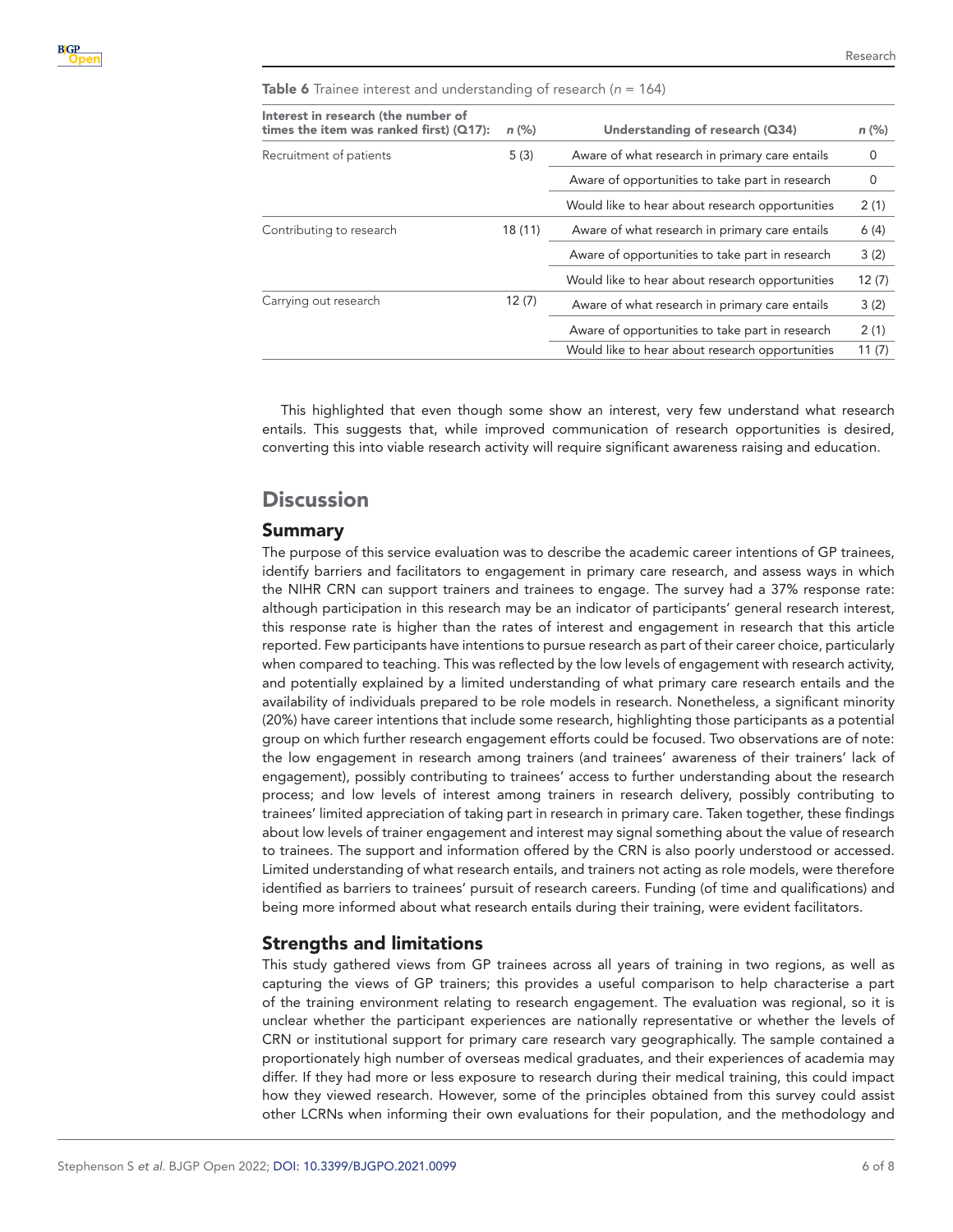insight gained from this pilot study will help to inform a planned national survey of GP trainees and trainers in the future.

## Comparisons with existing literature

Early training experiences can have a significant influence on GP career intentions so a strategic approach to comprehensive careers (including non-clinical elements) has been called for.*[14](#page-7-10)* This study revealed how role modelling should be central to both academic career crafting and existing research and organisational cultures in GP practices, which may currently be discouraging professionals in primary care from research careers.*[15](#page-7-11)*

Symonds *et al* highlighted both the challenges of role model availability, and the benefits of embedding non-GP research expertise into GP practices to build research capacity.*[16](#page-7-12)* The Healthcare Improvement Studies Institute *[17](#page-7-13)* have encouraged an extension to the academic fellowship model by advocating the appointment of expanding academic expertise in GP practices. This supported this study's findings to look to the mentorship and training to generate a pro-research culture in primary care as a priority, alongside investment in promoting academic careers.

Some trainees have cited a lack of academic role models as a barrier to choosing general practice as a speciality.*[18](#page-7-14)* This study's findings further demonstrated that low levels of role modelling may exacerbate the recruitment challenges facing primary care, by discouraging potentially researchactive trainees. Conversely, those specialities that are highly prized by trainees (for example, surgery) contain strong, inspirational role models. If increases in research capacity in general practice are to be realised, a focus on increasing role modelling capacity is needed,*[19](#page-7-15)* and educators should adapt their remit beyond the doctor as teacher role.

## Implications for research

Clearly, those who express an interest in research should be encouraged and supported. Investment in education to improve research understanding and skills should be a priority. In addition to embarking on initiatives required to develop a new generation of research-active GPs from the existing trainee population, it might be prudent to consider how research-active medical professionals and academics*[20](#page-7-16)* can be utilised to boost research activity in primary care in the short term. Research in general practice may have the additional benefit of attracting research-interested medical students and foundation year trainees.

Further research should examine in more detail the nature of trainees' understanding about research and patient recruitment, and determine more qualitative expressions of trainers' perceptions of being ill-equipped to act as role models. These expanded answers (beyond this study's deduced and sometimes binary response categories) would offer policymakers more material for shaping the support required. Given that this study's findings indicated the low likelihood of patient recruitment to trials in primary care, it would be important to next understand how perceptions of research may have changed in primary care during 2020–2021, now that the need to improve evidence about the efficacy of care, services, and new drugs and vaccines is more pronounced than ever.

Primary care research can bring transformation to clinical research by presenting the opportunity for participation more widely across the region, including to many currently underserved groups within communities. Current evidence from across general practice suggests that primary care research is under-resourced, and the current model for research delivery and funding has failed to achieve its full potential. In the context of the recently published and nationally operationalised NIHR primary care research strategy,*[4](#page-7-3)* which included a theme of *Strategic Development of Primary Care Workforce*, the findings from the survey presented here has stimulated regional and national discussion about approaches to engage trainees and trainers with academic career opportunities, including academic career promotion, awareness raising of existing NIHR CRN infrastructure and identification, and showcasing research role models within the specialty. The survey results are also expected to inform regional pilots with national roll-out to enhance GP engagement through incentivisation and innovative delivery models, all with the purpose of more effectively integrating high quality research as an option of care across primary care settings.

#### Funding

This study was funded by the North East and North Cumbria Clinical Research Network.